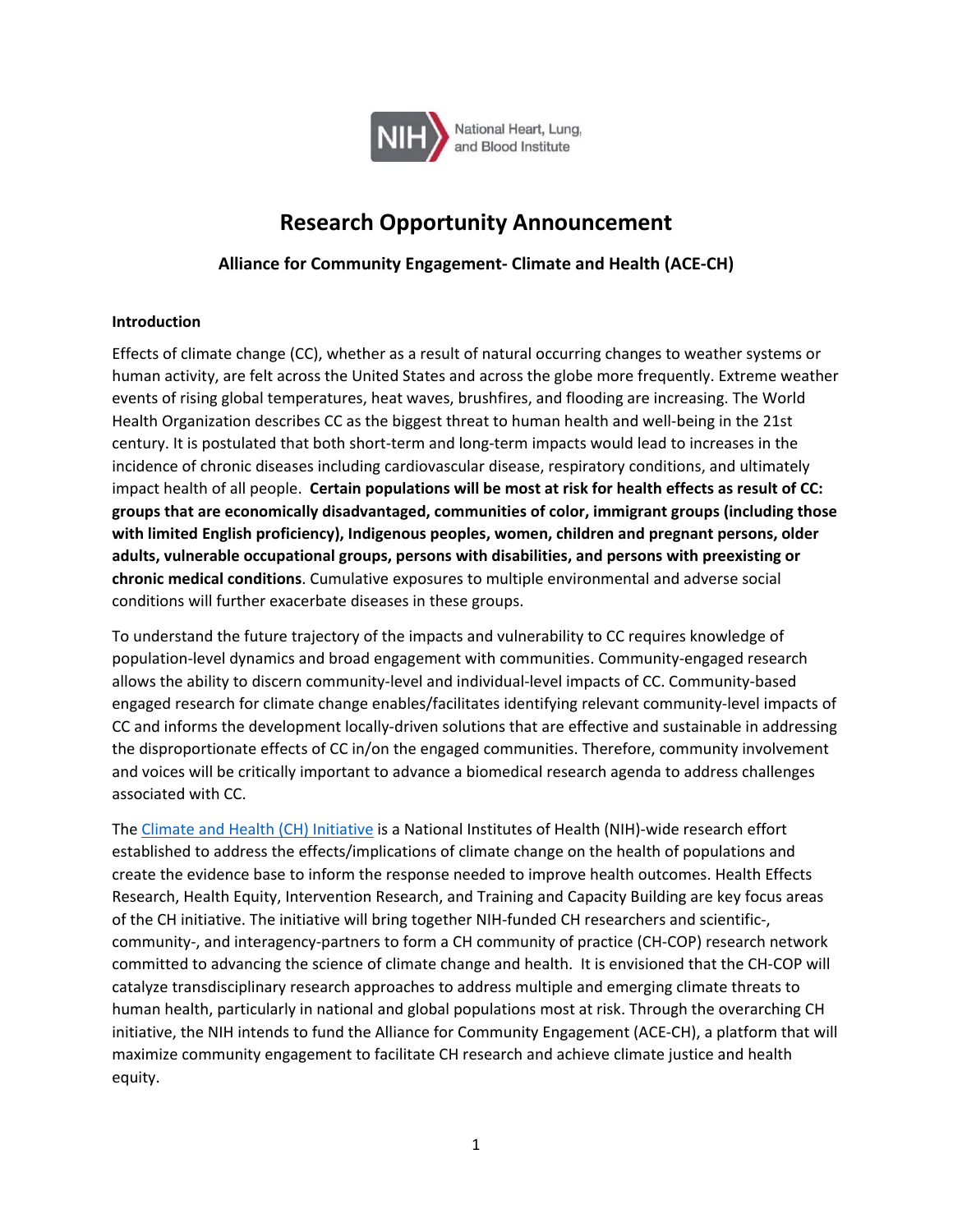**Alliance for Community Engagement- Climate and Health (**ACE-CH) seeks to empower communities across the US participate in community-engaged research and to contribute assets to understand factors that contribute to health inequities related to CC; to measure the needs of the impacted communities across multiple sectors most likely to be affected by CC; implement effective strategies to assess community knowledge, attitudes and beliefs about health impacts of CC and the health co-benefits of CC mitigation and adaptation; address misinformation and disinformation in the community; and finally, build trust and strong partnerships across various stakeholders that encourage CC adaptation and mitigation, exchanges knowledge, improves awareness of local CC issues. Characterizations of vulnerability should consider how populations of concern experience disproportionate, multiple, and complex risks to their health and well-being in response to CC.

# **With this ROA, NIH is soliciting applications from teams to conduct community- engaged research focused on CC impacts on health and**, **the co-benefits of identifying the mitigation of CC risks, vulnerabilities and adaptation**

## **Authority**

This Research Opportunity Announcement (ROA) is issued with the goal of establishing an "Other Transactions" (OT) subaward agreement pursuant to 42 U.S.C. § 285b-3.

## **Objectives**

The overarching goal of the ACE-CH is to build strong, sustainable, and representative community engagement research partnerships at the intersection of CC and health across the US. A primary goal of this initiative is to focus on communities that are cumulatively and disproportionately affected by social determinants of health, health disparities, and CC. Additionally, the ACE-CH will collaborate in parallel with the NIH-funded Research Coordinating Center (RCC) that is being established to support the development of an NIH-wide CH Community of Practice by managing and supporting current and future CC and health research and capacity building efforts.

The research team proposed in response to this ACE-CH ROA should include the relevant expertise, experience and collaborative partnerships that will address the primary objectives of the ACE-CH: (1) support community-engaged research and outreach focused on CC and health (2) assess the potential multi-level impact of current CC-induced stressors on systems in various sectors (including but not limited to health) in the community (3) assess community knowledge, attitudes and beliefs about the health impacts of CC, and co-benefits of mitigation and adaptation (4) identify, develop, and/or test feasible and acceptable community-engaged strategies to enhance the adoption, integration, and/or sustainability of effective climate-related health interventions or tools (e.g., early warning systems, other forecasting tools, disaster preparedness, response, and recovery, etc.) (5) build strong partnerships with diverse CH subject matter experts across research and practice partners (e.g., community health workers, local health departments, meteorological agencies, local and regional planning officials, and other experts in health or other sectors) in order to create collaborative teams to conduct innovative transdisciplinary CH research in the future.

ACE-CH teams are expected to address:

• **Assessment of health needs of the communities and groups** that would be impacted by CC focusing on those with the greatest disadvantage and susceptibility to climate-related health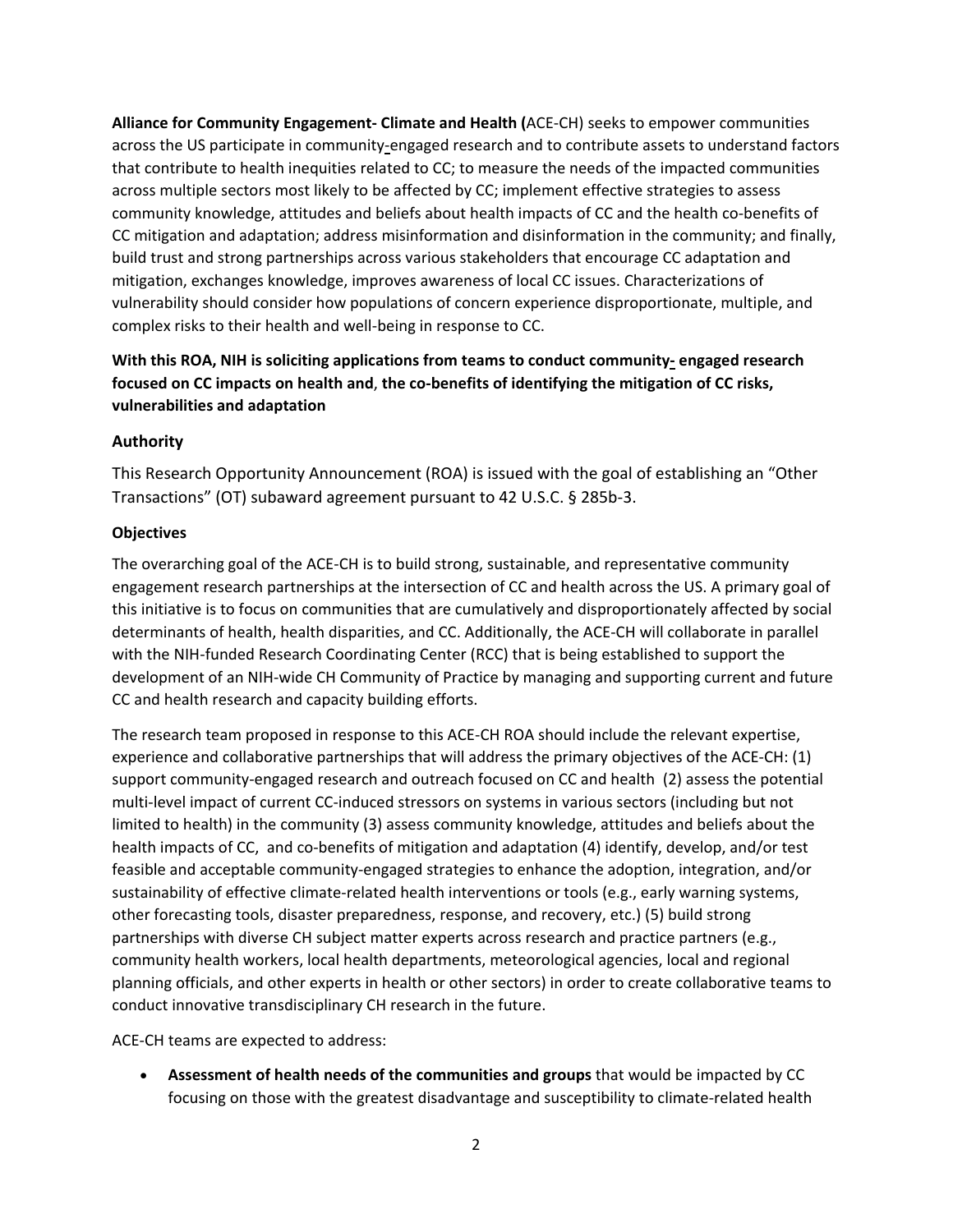hazards both in the near-term (e.g., extreme weather events, wildfires) and in the longer-term (e.g., sea-level rise, food insecurity, changing patterns of heat and infectious agents);

- **Health impact assessment of local and regional assets available to prevent and deal with the evolving health dimensions of CC stressors across multiple sectors of the population (e.g., asset mapping, predictive models, partnership audits, regional plans, etc.);**
- **Formative research to identify the needed CH relevant communications** (I.e., needs assessments, developing communications content and dissemination strategies targeted to the at-risk communities, evaluating the effectiveness of communication efforts, enhance research reciprocity) working in close collaboration with community partners, health service providers, public health agencies, policymakers and other stakeholders as appropriate;
- **I**mplementation and dissemination research to enhance the adoption, integration, and sustainability of evidence-based adaption and mitigation interventions (e.g., tools, programs, policies) to create resilient communities across a variety of community settings, working in close collaboration with community partners, health service providers, public health agencies, policymakers, community -based organizations, health advocacy groups, environmental justice and climate justice groups and other stakeholders as appropriate;
- **Capacity building in the communities for Disaster** in response to, and during recovery from health emergencies;
- **Collaborative engagement with the CH RCC and other members of the CH Community of Practice** to promote partnerships between scientists, community organizations and stakeholders with the ACE-CH related community engagement activities.

Throughout these activities, the teams are expected to:

- **Ensure inclusive participation and broad engagement of underserved and racial/ethnic minority and rural populations** with the greatest vulnerability to the impacts of CH including, but not limited to, groups that are economically disadvantaged, communities of color, immigrant groups, women and children, older adults, and those with preexisting medical conditions with respect to promoting:
	- **Development and ongoing engagement of community stakeholders** to be involved in planning activities, partnership identification and development, and sustainable coalitions in support of the needed research, communications, evaluations, and associated ACE-CH activities;
	- **Diversity of the workforce** of staff and research teams;
	- **Diversity of the participants** included in the research studies.
- **Define and strive to implement ethical standards** that promote values essential to collaborative community-engaged research, such as mutual respect, trust, accountability, fairness and protection of individuals and communities from unintended harms;
- **Promote collaboration** with a variety of community-based organizations, including social service agencies, grassroots organizations, schools, faith-based organizations, and health care systems. **Explore and promote** strategies, approaches, structured administrative and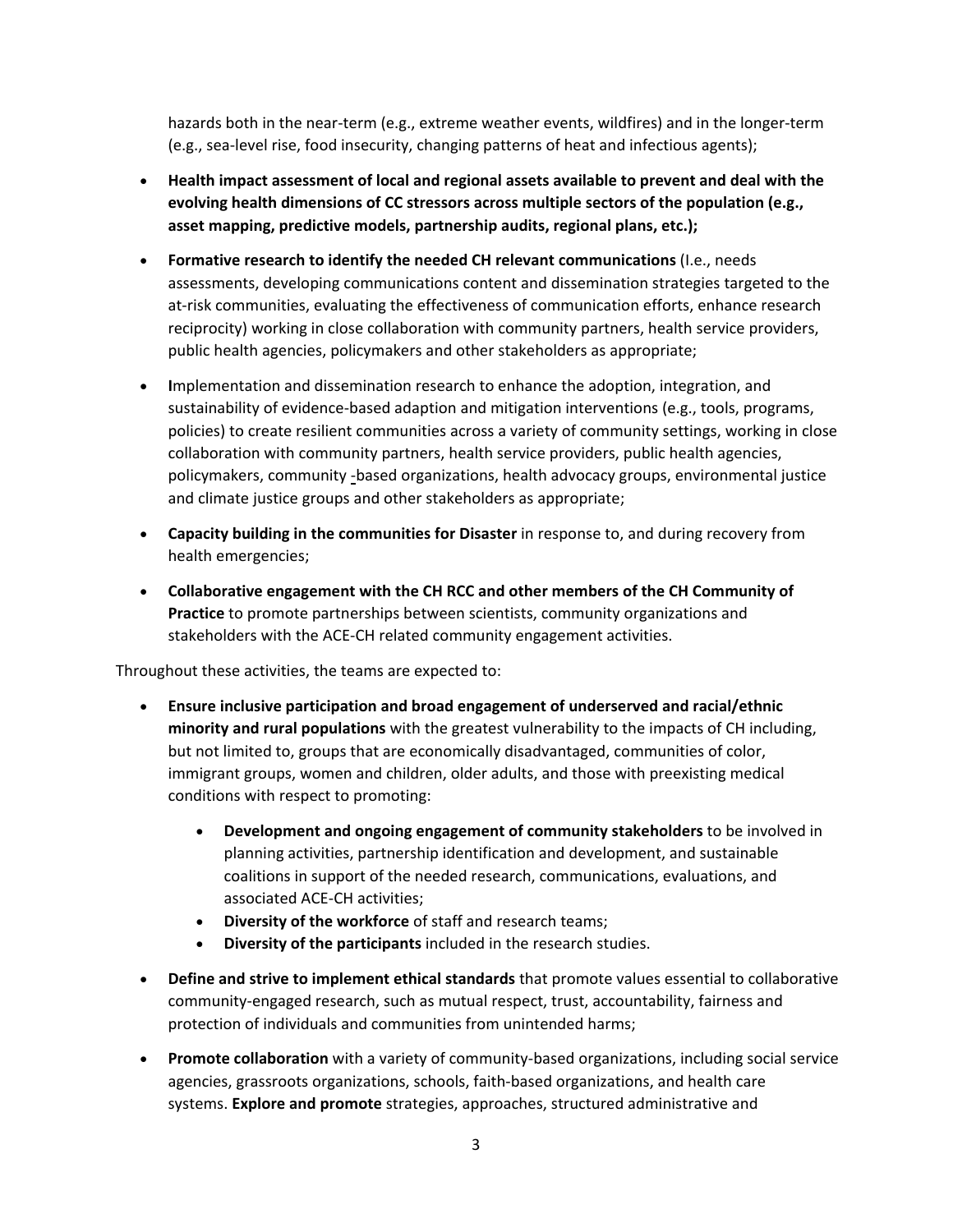management processes (e.g., payments, oversight) and best practices for **fundamental inclusivity** of populations in the planning and implementation of research in response to CHrelated extreme events and health emergencies.

#### **Scope**

Using rigorous scientific approaches, the ACE-CH intends to foster, coordinate, and sustain community engagement in support of CH research that will identify and promote the most impactful interventions, with emphasis on health equity. Proposals to disseminate and implement effective, community engagement strategies to increase education, awareness, assessment of health impacts and adaption/mitigation strategies, and inclusion of underserved communities in research designed to advance CH research are invited, with a specific emphasis on projects that:

• Outline collaborative synergies that utilize existing trusted partnerships-including community-based organizations and leverage extant community resources and capabilities to develop, execute, and/or expand a rapid community-engaged action plan that addresses both near-term and long-term research of CH and health through a lens of health equity;

• Outline collaborative synergies that build new partnerships such as health care and research networks (e.g., community partners, health service providers, public health agencies, faith-based organizations, non-profit organizations, policymakers and other stakeholders as appropriate) and leverage extant community and health care resources and capabilities to develop, execute, and/or expand a rapid community-engaged action plan that addresses both near-term and long-term health impact of climate change;

• Initiate investigations that test new and promising strategies to promote understanding, trust and participation in climate change science, as well as advancing communication strategies that help to dispel misinformation and disinformation;

• Outline collaborative strategies that further timely and effective community engagement that will support needed health research and interventions for climate related health emergencies (e.g., wildfires, hurricanes, flooding, etc.).

#### **ACE-CH Research Examples**

All applications should address the ACE-CH objectives to (1) support community-engaged research and outreach focused on CC and health (2) assess the potential multi-level impact of current CC-induced stressors on systems in various sectors (including but not limited to health) in the community (3) assess community knowledge, attitudes and beliefs about the health impacts of CC, and co-benefits of mitigation and adaptation (4) identify, develop, and/or test feasible and acceptable community-engaged strategies to enhance the adoption, integration, and/or sustainability of effective climate-related health interventions or tools (e.g., early warning systems, other forecasting tools, disaster preparedness, response, and recovery, etc.) (5) build strong partnerships with diverse CH subject matter experts across research and practice partners (e.g., community health workers, local health departments, meteorological agencies, local and regional planning officials, and other experts in health or other sectors) in order to create collaborative teams to conduct innovative transdisciplinary CH research in the future.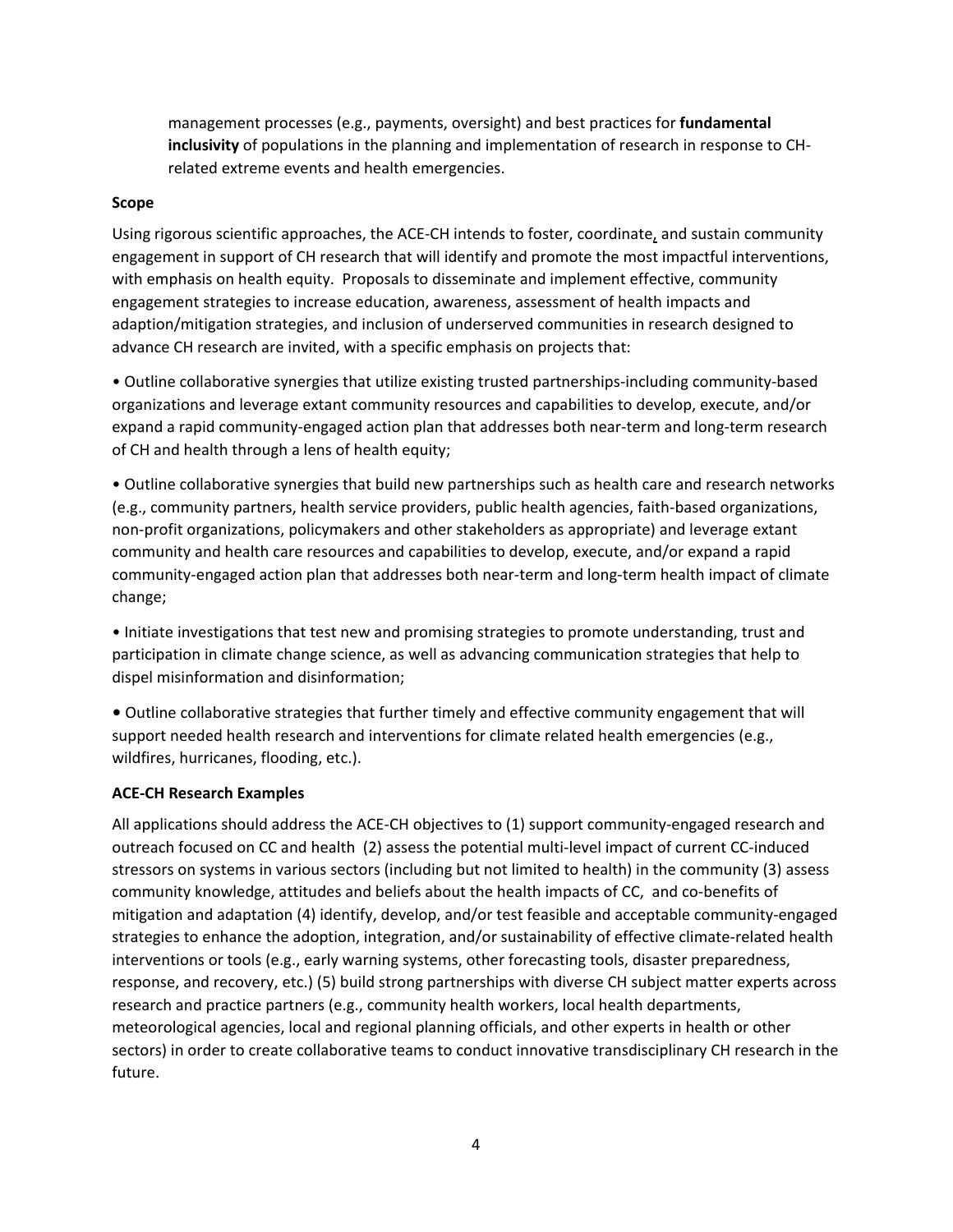#### **Illustrative research examples include, but are not limited to the following:**

- 1. Expanding rapid deployment of appropriate methodologies to determine and address community-level awareness and understanding of CC and health as well as community-based perceptions of the effect on their families and the larger community.
- a. What have been the recent trends in experiences, awareness, attitudes, fears, beliefs, and knowledge about risks of CC? Hospitalization due to symptoms due to for example heat stress, smoke from bush wires, infections from floods? Exacerbation of existing medical conditions or allergies due to weather related event? deaths due to extreme weather events? Structural factors and social determinants that influence resilience, adaptation or mitigation, and behavior changes that affect susceptibility to CC?
- b. What have been the current trends in awareness, knowledge and understanding related to mitigation efforts, and, participation in the planning and execution of these efforts?
- c. What and who are the sources of trusted information? What are promising strategies to address misinformation and disinformation regarding CC?
- d. What are the drivers of skepticism, misinformation, and mistrust? What are promising practices for education, awareness and community involvement in addressing CC?
- e. What strategies, approaches, structured administrative and management processes (e.g., payments, oversight) and best practices are available to help guide the inclusivity of at-risk populations in the planning and implementation of research in response to CC-related extreme events and health emergencies?
- 2. Examination of effective strategies for collaborating with a variety of community-based organizations (e.g., community partners, health service providers, public health agencies, faithbased organizations, policymakers and other stakeholders as appropriate etc.) and different components of systems to increase awareness, education, and trust in climate change research focusing on disproportionately affected communities.
- 3. Examination of appropriate constructs in health behavior change theories and constructs (e.g., motivation) for those living within underserved communities that can be leveraged in the development of information, messages, and outreach in improving knowledge about climate change, impacts of weather-related illnesses, tribal ecological knowledge, local knowledge, etc.
- 4. Testing the differential effects of multimedia approaches (e.g., social media, radio, print, infographics) to communicate effectively about the changing climate and health impacts of CC, and how to mitigate the changing climate and impacts of CC. At the conclusion of the assessments, provide information about opportunities to participate in mitigation and adaptation, and assess willingness to serve as a community leader or community scientist
- 5. Assessing the impact of key social determinants of health [\(SDOH\)](https://www.phenxtoolkit.org/collections/view/6) at local and regional level in adapting and resilience to climate change. Implement and evaluate strategies to address barriers.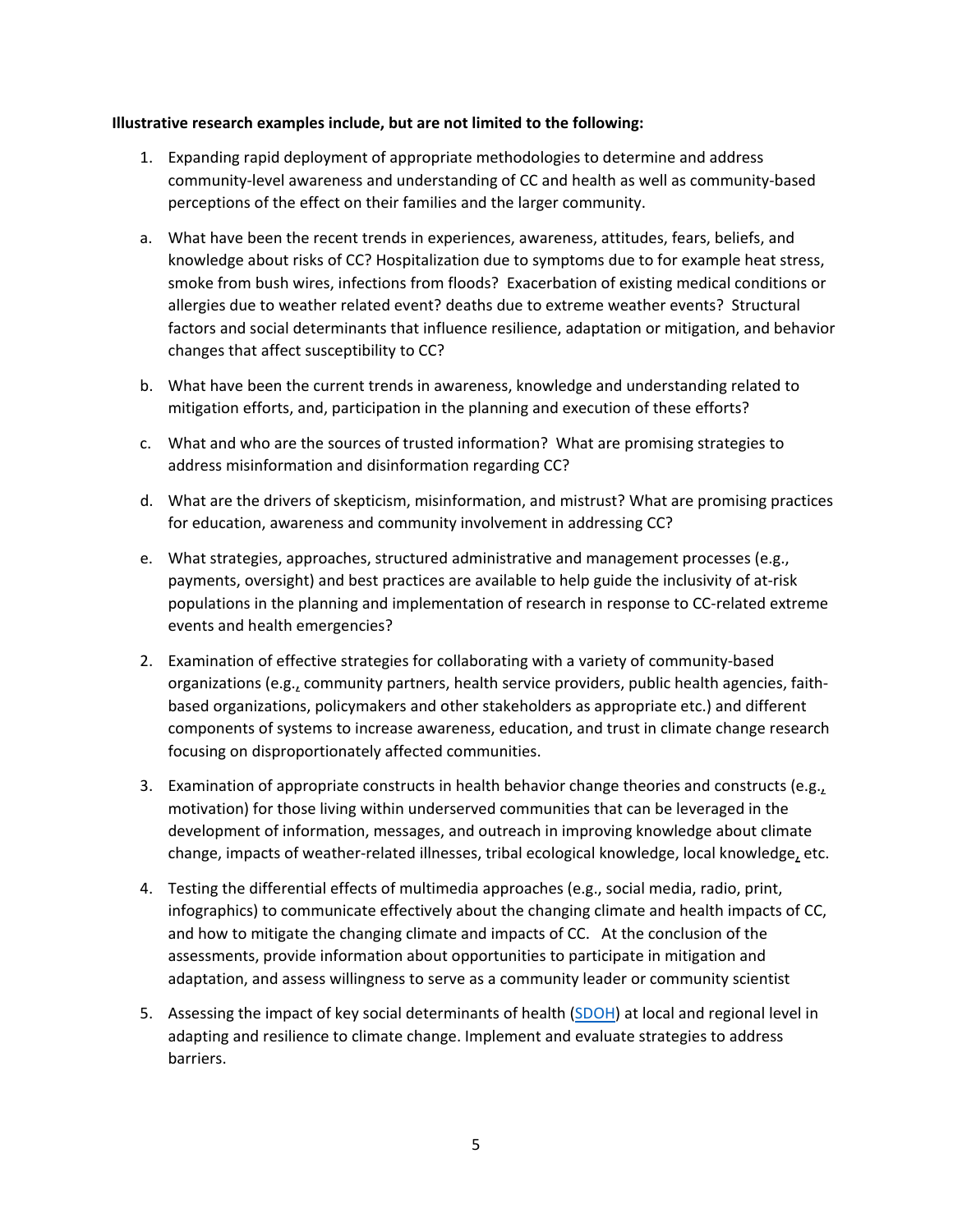6. Using survey methodology (for example, telephone, online assessment or other suitable method) to understand and monitor climate change and health awareness in the communities.

## R**espondents/research teams should describe the following within their applications:**

- Track record of community engagement research work combined with expertise in environmental health and/or expertise in climate change related research including but not limited to current activities within racial/ethnic minority communities and their record(s) of accomplishments working with various communities such as planning, evaluating, problem solving, user experience, project management, education and training, communication and quality management
- Specific plans to develop and manage a flexible model that can be adapted to meet the needs of a variety of "external users" including research institutions, hospitals and clinics, public health officials, community-based organizations, national organizations and/or other stakeholders with a vested commitment to addressing climate change impacts on communities that might be already burdened by health disparities and impacts of SDOH
- Experience and expertise in community consultations and/or initiatives that advance evidencebased strategies on a variety of topics related to inclusive participation, communications and outreach, environmental health disparities research, and other community topics
- The ability to foster relationships, collaborate, and promote health equity with the Community Engagement Alliance (CEAL), NIEHS funded community engagement cores, and other federally funded or private entities conducting climate change and health research, community partners, network partners, and NIH staff to support the objectives of the ACE-CH initiative
- Experience cultivating and maintaining relationships with community stakeholders to achieve mutually agreed upon objectives
- Their track record in dissemination and implementation research or activities resulting in demonstrable positive community impact

## **CETAC**

Awardees of this funding opportunity are required to work with Westat, Inc., NHLBI's awardee serving as the Community Engagement Technical Assistance Center (CETAC). The purpose of the CETAC is to provide overall support, technical assistance, and community engagement resources to increase the capacity of the CEAL Alliance and ACE-CH Awardees to address CH activities and to ensure that the research teams can continue to convene an alliance to synergize and benefit from cross-learning. The CETAC will support the ACE-CH awardees by assigning site liaisons to monitor workplan progress, identify challenges and gaps, and assist awardees to compile data using timely and low-burden submission processes.

## **Eligibility**

Applications are being solicited from individual and organizations with expertise in community engagement and demonstrated experience and interest in working to address health inequities related to CC. Anticipated eligible organization will include the following: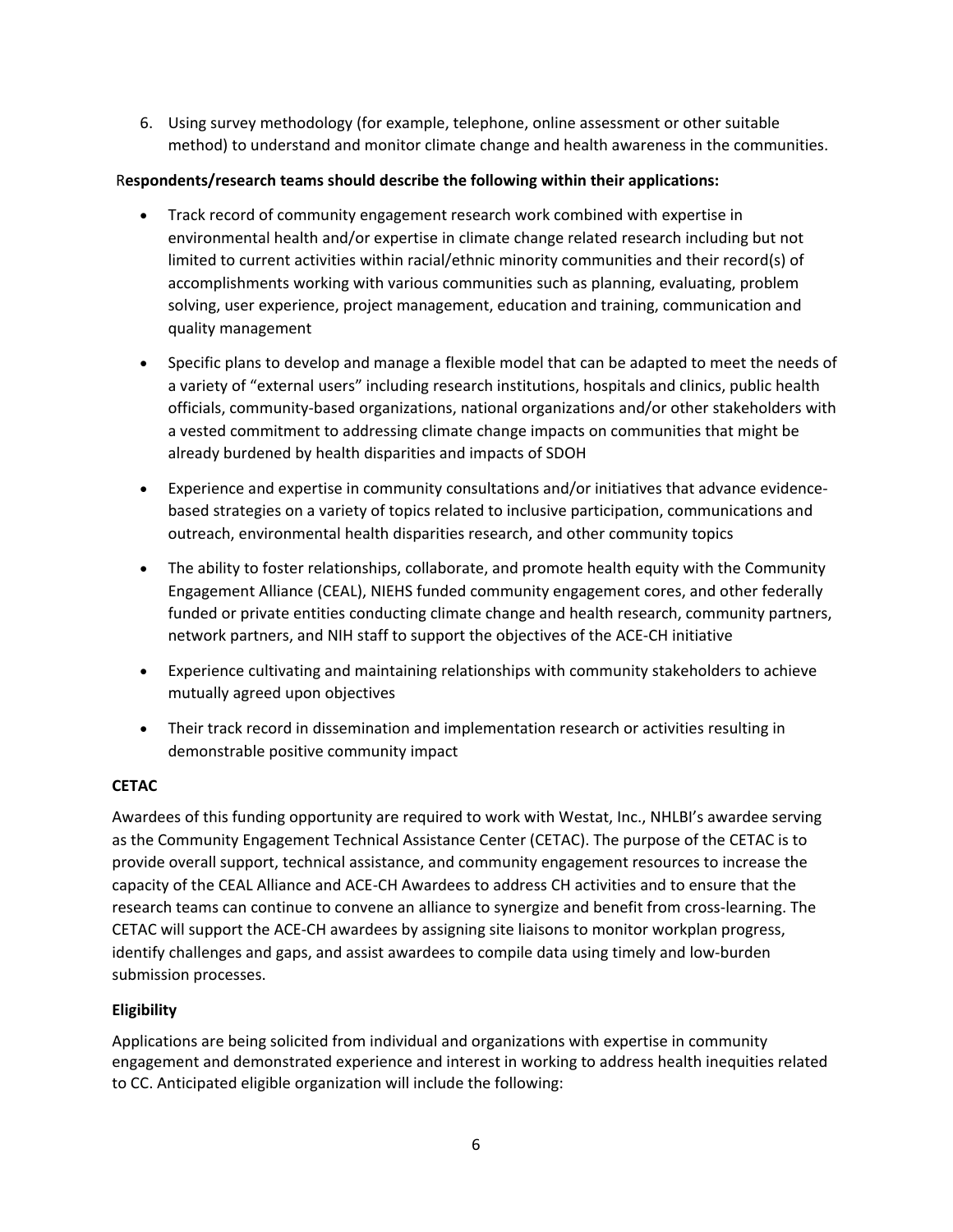- Public/State Controlled Institution of Higher Education
- Private Institution of Higher Education
- Nonprofit with 501(c)(3) IRS Status (Other than Institution of Higher Education)
- Nonprofit without 501(c)(3) IRS Status (Other than Institution of Higher Education)
- Small Business
- For-Profit Organization (Other than Small Business)
- State and Local Government (county, city, township)
- Public health agencies
- Indian/Native American Tribal Government (Federally Recognized)
- Special district governments
- Independent school districts
- Public housing authorities/Indian housing authorities
- Indian/Native American Tribally Designated Organization (Native American tribal

organizations (other than Federally recognized tribal governments)

- U.S. Territory or Possession
- Indian/Native American Tribal Government (Other than Federally Recognized)
- Regional Organization

#### **Special Award Terms**

The complete terms and conditions of each Other Transaction (OT) subaward issued under this ROA are subject to negotiation and will be contained in the Agreement entered between Westat (on behalf of NHLBI) and the ACE-CH Awardee. This Special Award Terms section is provided for informational purposes only in order to provide prospective applicants with an understanding of key expectations and terms that may differ from traditional NIH award mechanisms.

#### *Payment Schedule*

NHLBI funds issued under the OT or sub-OT Agreement will be disbursed through Westat (CETAC) based upon submission of monthly progress reports to CETAC with demonstrated progress towards work-plan milestones as well as attendance at regularly scheduled meetings with CETAC Liaisons.

#### *Milestone-Based Workplan*

All ACE-CH research teams are required to submit a draft milestone-based workplan in response to this ROA (see below). The workplan should include a description of operational milestones, completion criteria, and expected start and completion dates. An "Operational Milestone" is an objective, measurable event that is indicative of project progress occurring as proposed in the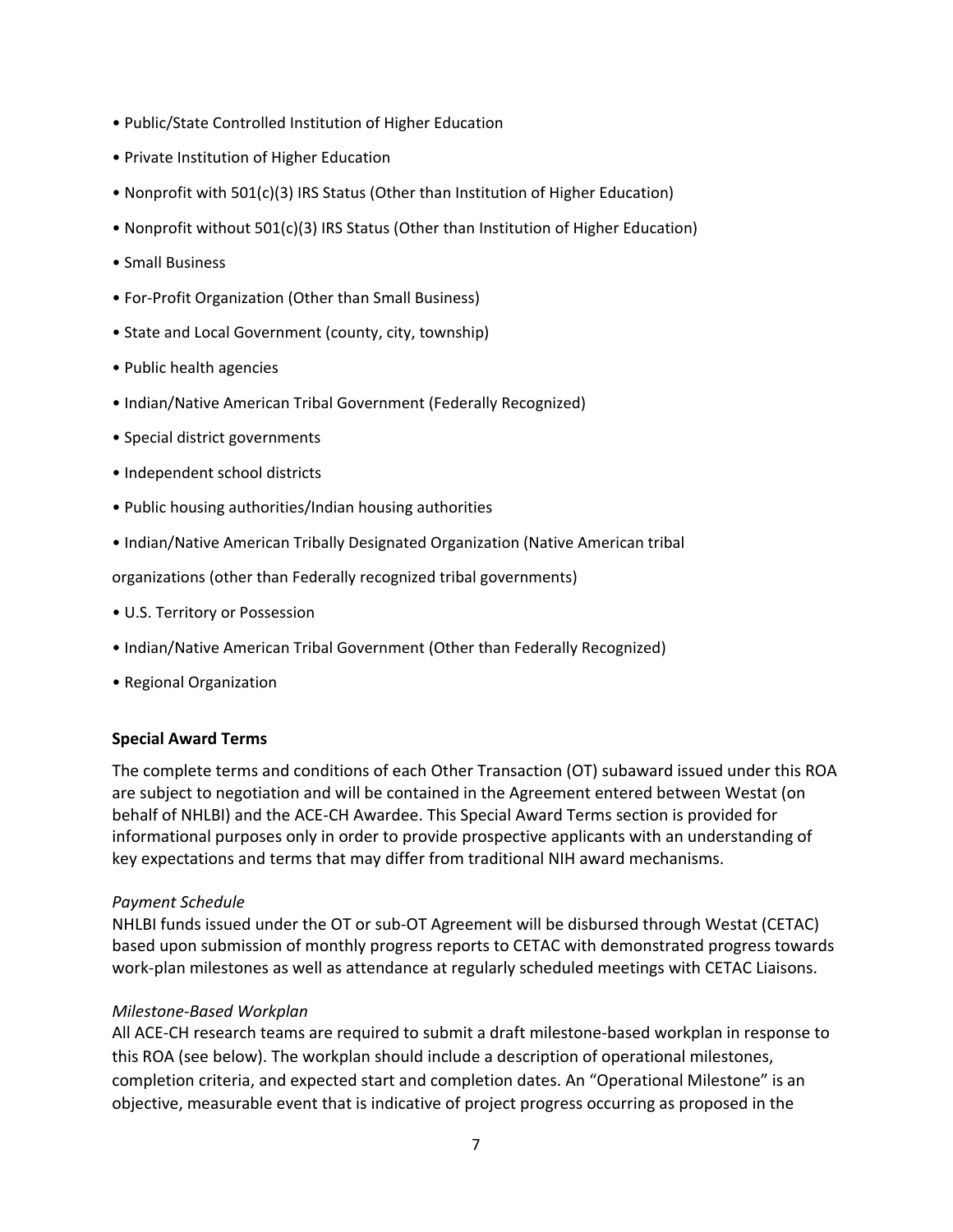application. NHLBI, with the assistance of CETAC, will review and approve the milestone-based work plan for inclusion in the sub-OT Agreement.

## **Roles & Responsibilities**

# *The ACE-CH Awardee will:*

• Develop and address project specific milestones and anticipated outcomes of the proposed research.

• Collect metrics to demonstrate impact and outcomes throughout the project period of performance as well as the potential for sustainability beyond the project time frame.

• Work with CETAC to develop and execute a data sharing/use agreement prior to the transfer of data to Westat. Westat and each ACE-CH awardee will reach mutual agreement on the data use process outlined in the final data sharing/use agreement.

• Work with the CEAL Alliance and CETAC to ensure core data collection strategies, common data elements, and assessment of standardized key variables.

• Provide representatives to participate in CEAL Alliance Steering Committee meetings, Work Groups, Interest Groups and/or other ad-hoc meetings.

• Submit quarterly reports as requested by CETAC.

• Participate in bi-monthly and/or quarterly project monitoring meetings with CETAC.

## *The CETAC will:*

- Support ACE-CH awardees by monitoring workplan progress; identifying challenges and gaps, and identifying resources to address challenges as appropriate
- Provide technical assistance/support in evaluation and communications to advance the milestone driven phases of project execution for ACE-CH awardees
- Work with CEACR to provide support to ACE-CH awardees in enhancing their strategies in community engaged research
- Assist awardees in compiling data using timely and low-burden submission processes
- Work with each ACE-CH Awardee to develop and execute data sharing/use agreement to facilitate data sharing with NIH CH initiative RCC
- Provide scientific and logistical support to NHLBI and this project as a whole on emerging scientific needs related to these topics, including convening working groups and committees
- Construct and maintain a database for the broader CH Community of Practice outlining the identified research priorities and associated communities and where possible, identify potentially effective local partners for further research to understand and mitigate these threats
- Oversee ACE-CH sub-OT awards, including distribution of tranche funding tied to submission of quarterly reports
- Conduct an evaluation of the overall ACE-CH awardees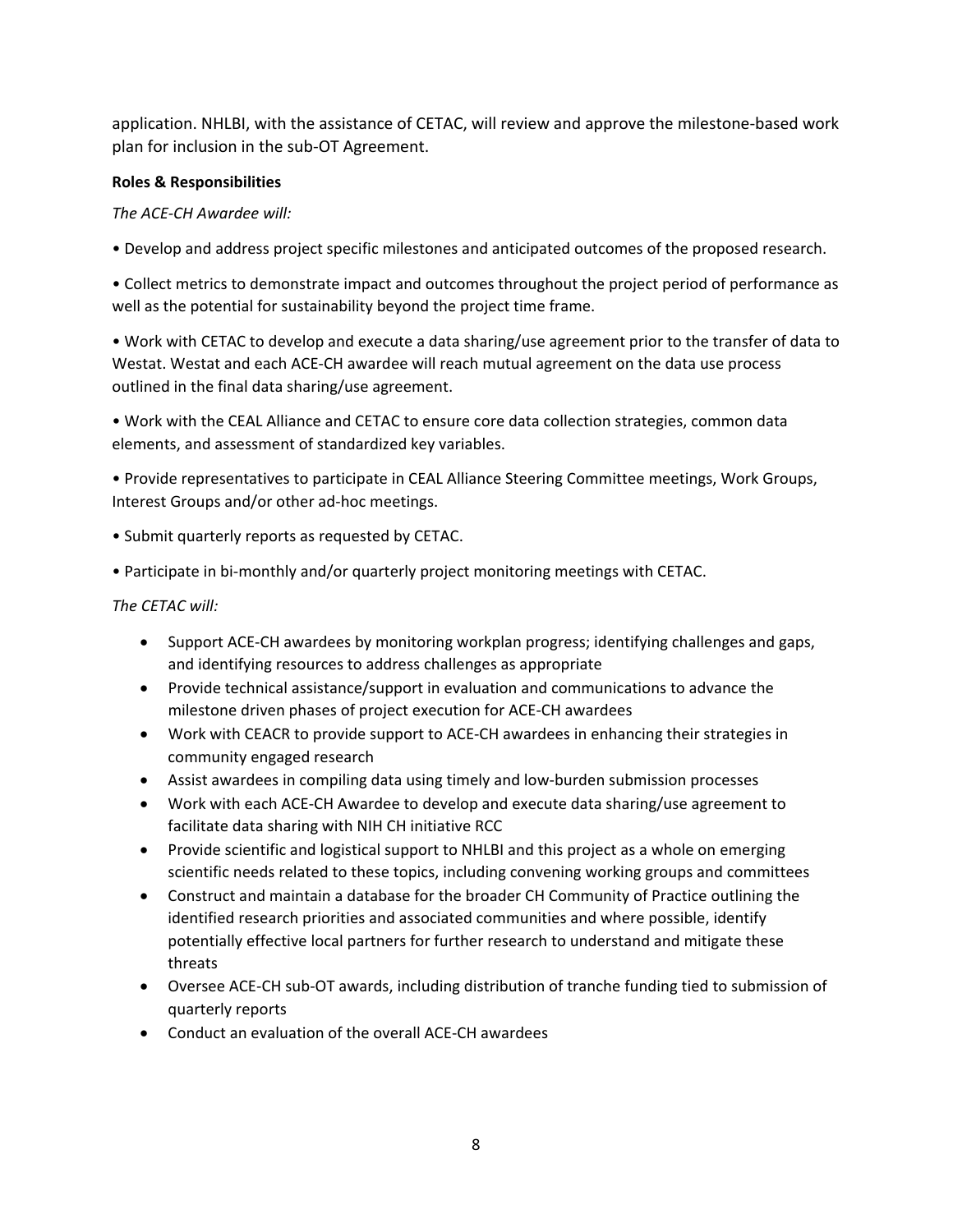#### *NHLBI (NIH) will:*

• Provide ultimate oversight of the ACE-CH operations through the ACE-CH governance structure and provide oversight and guidance to CETAC

## **Award Criteria and Selection Information**

Applicants are encouraged to be creative and innovative in leveraging their track record of Communityengaged research, climate change and health impact in racial/ethnic minority communities.

Multiple awards are expected. Awardees will be selected through an objective review process that will evaluate the following criteria: 1) proposal responsiveness to the objectives of this funding announcement; 2) innovation of the specific proposed strategies; 3) feasibility and rapid potential impact of proposed activities; and 4) value for dollar.

Awardees may be awarded sub-OT agreements pursuant to the NHLBI's OT authority at 42 USC 285b-3 and the NIH Office of the Director authority at 42 USC 282(n), and funded through contributions from other NIH Institutes and Centers. The NIH reserves the right to:

• select for negotiation all, some, one, or none of the proposals received in response to this ROA;

• segregate portions of resulting awards into components and their associated budget that differ from those that have been proposed;

• accept proposals in their entirety or to select only portions of proposals for award;

• fund projects in increments and/or with options for continued work at the end of one or more phases; • fund projects of two or more applicant entities as part of a reorganized, consolidated consortium operating under an article of collaboration, teaming arrangement, or other means acceptable to the NHLBI;

• request additional documentation (certifications, etc.); and

• remove proposers from award consideration should the parties fail to reach a finalized, fully executed agreement, or the proposer fails to provide requested additional information in a timely manner.

#### **Proposal Process**

Submission in response to this ROA occurs in two stages. Stage 1 requires submitting a Letter of Request to NHLBI for review (see [>\\$500k process](https://www.nhlbi.nih.gov/grants-and-training/policies-and-guidelines/applications-with-direct-costs-of-500000-or-more-in-any-one-year) on NHLBI web site). Applicants receiving NHLBI permission to proceed to Stage 2 will then prepare and submit a full proposal through eRA ASSIST.

## **STAGE 1 – ACE-CH Initial Eligibility and Preliminary Review**

NHLBI will review the *Letter of Request* and determine whether the applicant should proceed with completing the full proposal submission. The NHLBI may request additional information be provided by the applicant to complete their initial eligibility and preliminary review. These requests will be sent to the applicant via email. Applicants are strongly encouraged to provide the requested information in a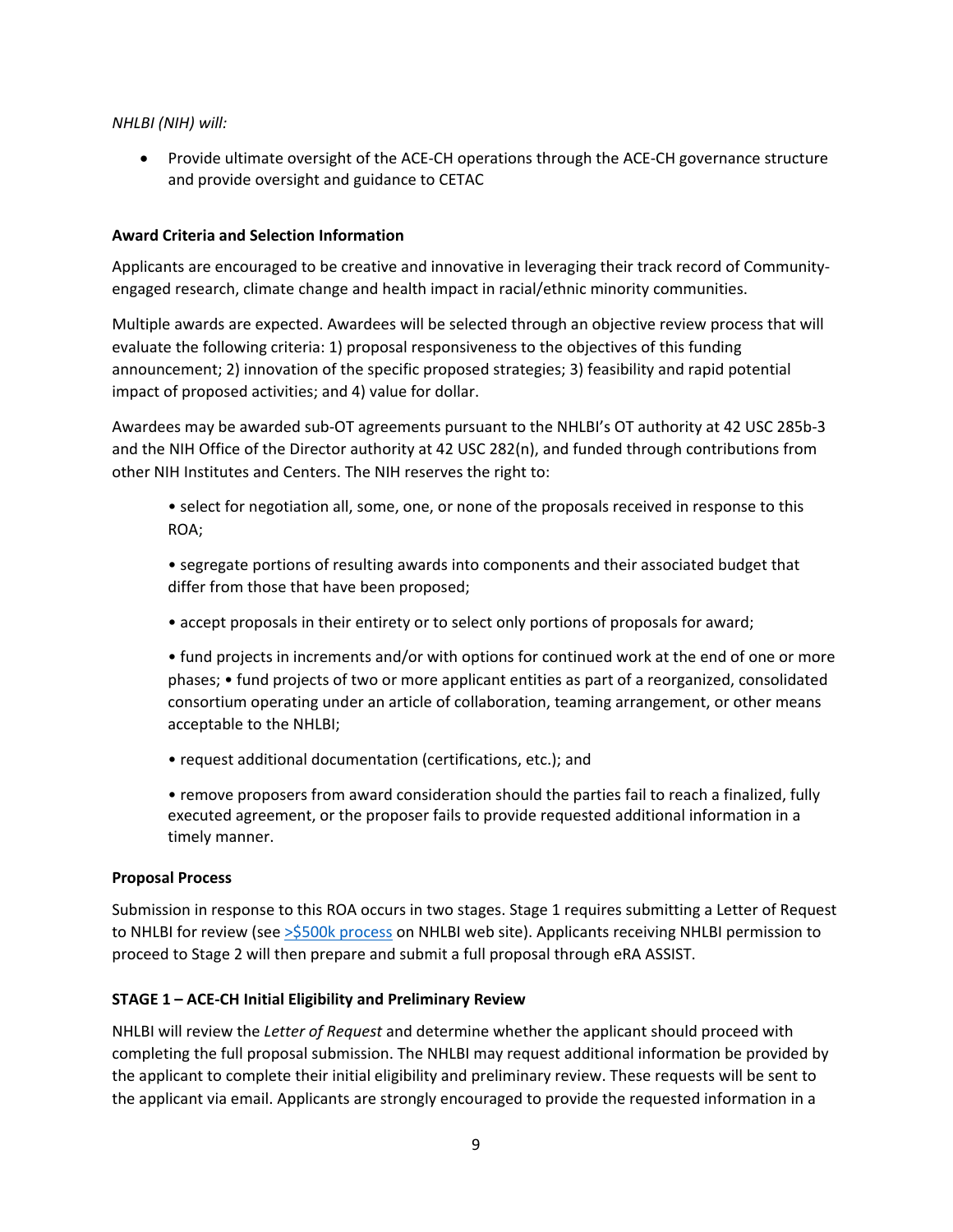timely manner to prevent any potential delays in the review process. Proposals that do not meet the initial ACE-CH ROA program and eligibility criteria will be rejected.

Stage 1 will be patterned after the NHLBI >\$500K process [\(https://www.nhlbi.nih.gov/grants-and](https://www.nhlbi.nih.gov/grants-and-training/policies-and-guidelines/applications-with-direct-costs-of-500000-or-more-in-any-one-year)[training/policies-and-guidelines/applications-with-direct-costs-of-500000-or-more-in-any-one-year\)](https://www.nhlbi.nih.gov/grants-and-training/policies-and-guidelines/applications-with-direct-costs-of-500000-or-more-in-any-one-year) that includes a Letter of Request outlining major elements of the proposed core, personnel, budget, and feasibility.

In order for the NHLBI to make an informed decision about whether to accept a proposed application for review, the *Letter of Request* (see link above) should not exceed five (5) pages and should include:

- The proposed project title
- The anticipated solicitation (Research Opportunity Announcement)
- The anticipated application receipt date
- The expected start date to launch ACE-CH
- The key personnel (the eRA Commons user id must be included for the PI or contact PI)
- The submitting organization or institution

• Brief description of the overall goals of the ACE-CH, rationale, and how the program will support the overall ACE-CH research mission

- Brief description of the main ACE-CH activities and how they will be accomplished
- Brief description of any prior work or preliminary work in this area

• Brief description of the program and project management approach and plan, with particular attention to how objectives will be planned, monitored, reported, and, when appropriate, shared with stakeholders

• Brief description of personnel including their relevant expertise and history in conducting the type of activities

• Demonstrated ability to operate in a highly collaborative and flexible manner as required by the Other Transaction mechanism

• Direct and total costs by phase of the project – generally a one-paragraph description of major sources of costs in the study using one of the three tables provided via the following link: [https://www.nhlbi.nih.gov/files/docs/500K%20Budget%20Tables\\_2018-09-17.xlsx](https://www.nhlbi.nih.gov/files/docs/500K%20Budget%20Tables_2018-09-17.xlsx) 

• Specify (1) any funding provided by other entities (federal agencies, foundations, companies), and (2) any goods or services (and their value) provided by any of these parties that will support proposed activities under this ROA.

• A description of any anticipated agreements with third-parties relevant to the proposed project, including details about any provisions or restrictions related to intellectual property, publication, and data sharing.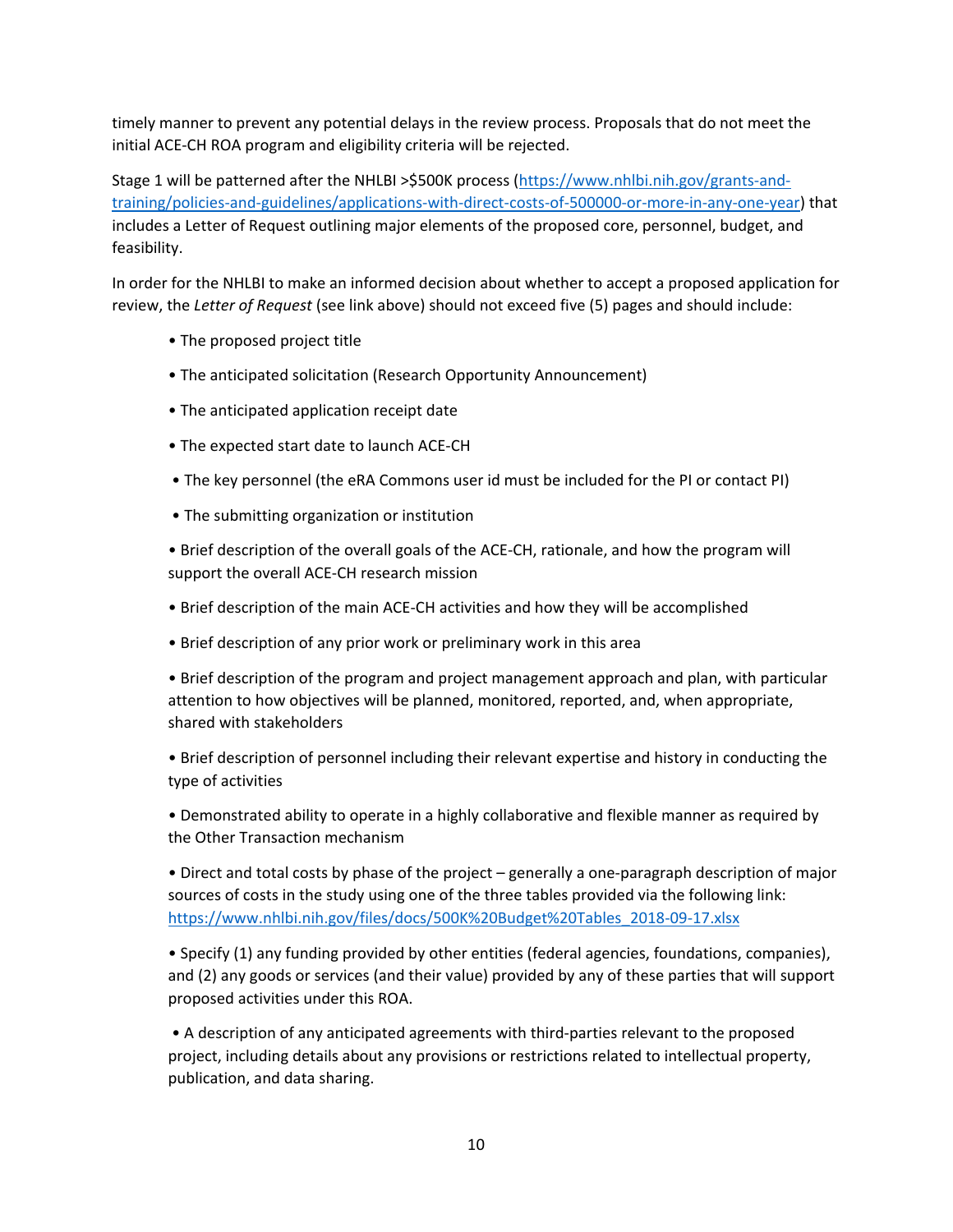## **STAGE 2 - Full Proposal**

If upon review of the Letter of Request the NHLBI determines the proposed research to be in scope and hold significant promise for achieving the objectives of this ROA, the applicant will be invited to submit a full proposal. The full proposal will be submitted via eRA ASSIST following instructions that will be provided to the applicant. The full proposal should include information in the following areas:

• Additional administrative information about the applicant and institution or organization (name, address, entity and Principal Investigator NIH Commons Registration information), including SAM information and DUN and Bradstreet number, human and animal assurance approvals as appropriate.

• **Project Plan** uploaded as searchable PDF format in a font size of 11 or 12 point and font type of Arial or Times New Romans. Margins must be 1-inch wide (top, bottom, left, and right). The project plan must not exceed 30 pages in length. Biosketches must not exceed five (5) pages in length and are not counted in the page limit. Also excluded from the page limitation are cover sheets, letters from collaborators and consultants, and representation and certification documents.

## *Project Plan*

The Project Plan should generally include the following elements:

- Project Summary: Description of the overall goals of the ACE-CH and the activities that will support its dissemination and implementation.
- Detailed description of how each objective will be met and how progress will be monitored. Applicant should describe how innovative practices and approaches will be used to accomplish the objectives.
- Milestone-based Workplan that includes a description of operational milestones, completion criteria, and expected start and completion dates.
- Financial Contingency Plan: Potential risks, mitigation strategies, and associated costs, including a description of a viable source to cover these costs (other than NHLBI and not including co-funding).
- Team Organization: Team structure, leadership and communications plan, including biosketches of individuals identified as the principal investigator and all key personnel.
- Resources and Environment: Resources available to the project and environment in which the activities will be performed.
- References from previous research or literature.

• **Budget** reflecting the total cost proposed, accounting for cost share amounts offered by the applicant. It is expected 25% of the budget be committed to community settings where there is greatest impact as a result of health disparities, SDOH and climate change. (If proposing F&A, include a negotiated federal rate approval).

## *Milestone-Based Workplan*

All ACE-CH research teams are required to submit a draft milestone-based workplan in response to this ROA. The workplan should include a description of operational milestones, completion criteria, and expected start and completion dates. An "Operational Milestone" is an objective, measurable event that is indicative of project progress occurring as proposed in the application. NHLBI, with the assistance of CETAC, will review and approve the milestone-based work plan for inclusion in the sub-OT Agreement.